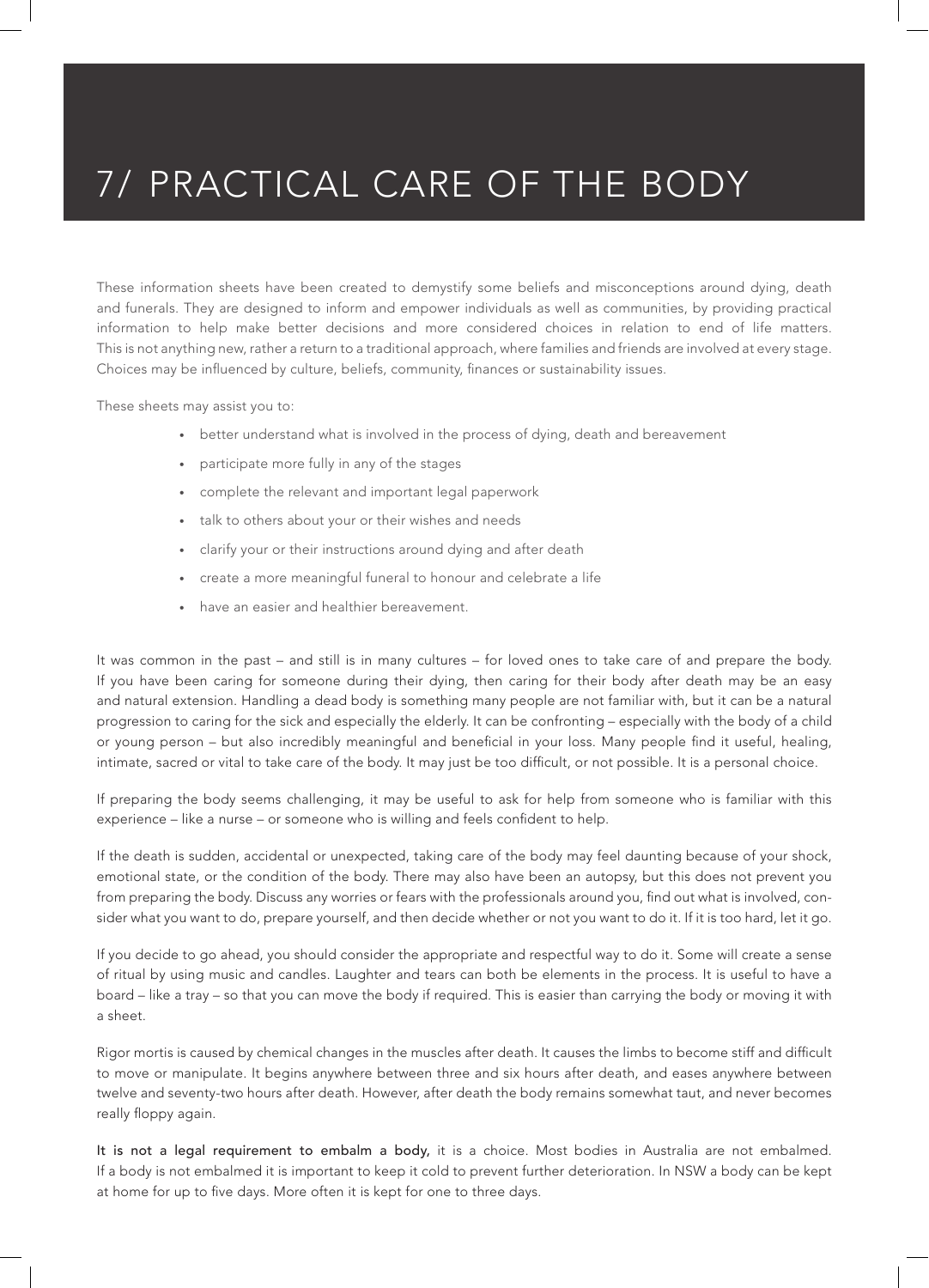Here are some of the methods to keep the body cold:

- Ideally a cold plate can be used. This is a rectangular stainless steel refrigerated plate, roughly shoulder to knee length. It has a motor to drive the refrigeration and is powered by electricity. Detailed instructions should be provided with a cold plate, but in short, it is placed under the body, with something between them, so the skin does not stick to it. You may want to also put a wet sheet over the body.
- Dry ice is cold but does not dissolve into water. It evaporates and changes from solid to gas, though leaves condensation on surfaces it touches.
- It releases carbon dioxide, a gas which can cause light headedness, or worse. As such, you must keep the room ventilated to allow the gas to escape.
- The skin living or dead should be protected from dry ice. Handle it with thick gloves or a towel. Do not touch it with bare skin.
- Preferably research your local supplier in advance, as they are not always open. You will need an Esky to collect and transport it, and cover it with a towel.
- The quantity needed is between seven and eleven kilograms per day, depending on the size of the body. Only purchase a two day supply as the ice will constantly transforms to gas.
- It may come in blocks or loose, similar to wet ice. Whatever form it takes, make a bed of dry ice to accommodate the whole torso. Using dry ice on a soft surface is sometimes easier than on a hard surface, as the ice will sink into the surface and the body will remain centred. Place a plastic shower curtain and large towel between the ice and the bed, to insulate and absorb the condensation. Ensure the organs are protected by the dry ice, as they decompose more quickly, so consider placing some on top of the abdomen. There must be a protective layer between the dry ice and the body.
- Since the ice will elevate the body you may want to raise the feet and head to level the body. It is important to position the body so it appears natural and comfortable, even though we know that no pain is being experienced, to avoid any distress to the living.
- You may also want to put a wet sheet over the body. This can be covered with a sheet or a top cloth.
- The body will become rigid and cold to touch.
- If you want to remove the ice from the abdomen when people are visiting, you can replace it with a cold gel pack.
- Always store dry ice in an Esky and not in your freezer as it can turn off the thermostat.
- Sometimes wet ice or frozen containers are used to keep a body cold.

All of these methods can be complemented by fans and an air conditioner, and keeping the room as cold as you can.

If you have a body tray, you don't need to put the body in a coffin until you are ready. This makes it much more accessible to be with or view. You may use something like a door. If you have a coffin, you may want to put some dry ice in the base. If using dry ice in a cardboard coffin, be mindful and expect condensation so wrap it in plastic.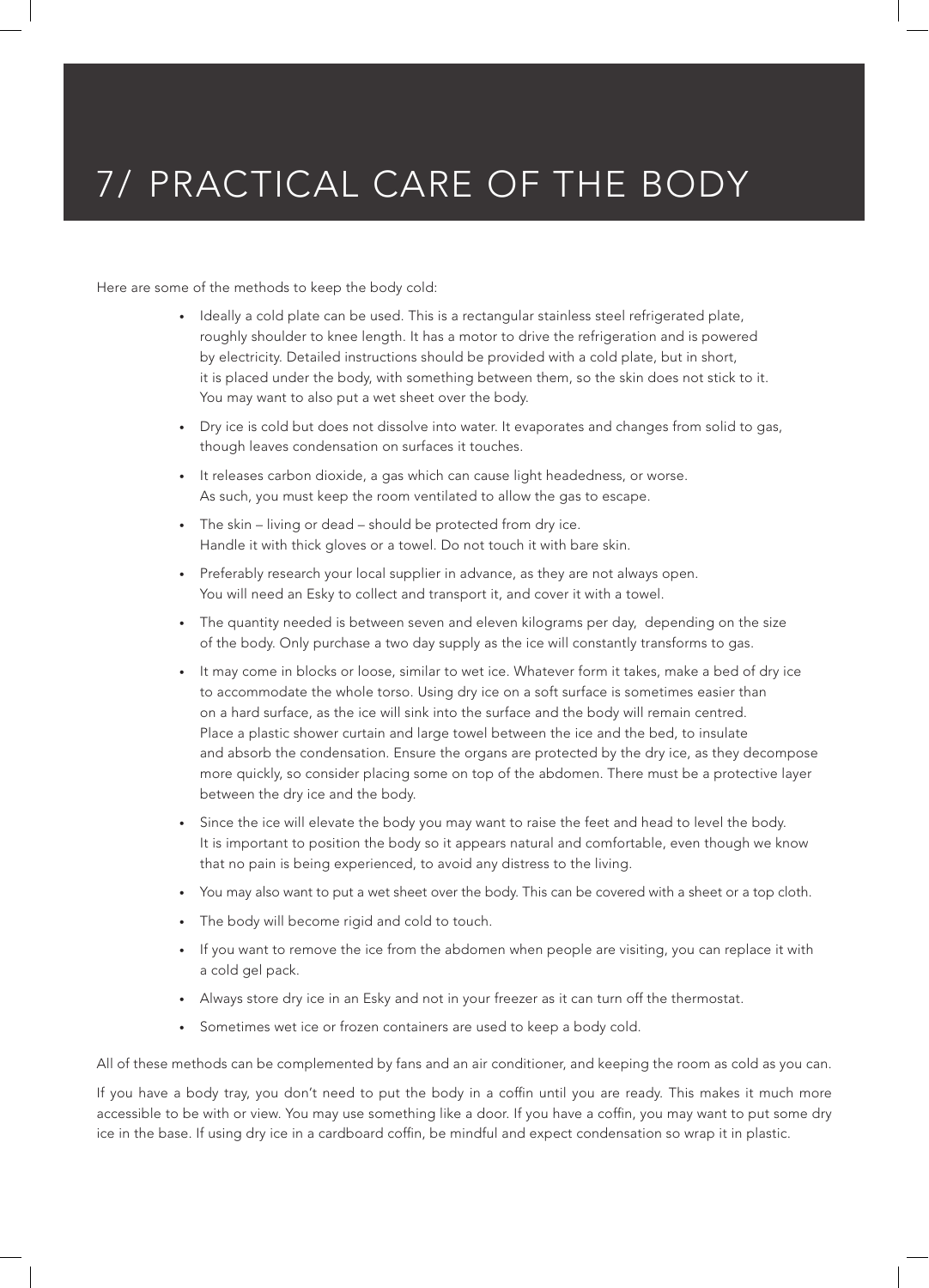### USEFUL INFORMATION IN PREPARING THE BODY

### Touching the body

Health professional will wear gloves. Be guided by them and the circumstances. You may choose to wear gloves, or not to.

#### Closing the eyes and mouth

This is optional, but usual.

Gently close the eyelids and place a massage pillow or a Gladbag filled with rice or sand over them for a couple of hours. If the eyes are still not fully closed, you can place a cotton bud tip sized bit of cotton wool underneath the eye lid, or superglue them down (it needs to be applied to a dry surface).

Often after death, the facial expression of the deceased relaxes. If the mouth is open, you can try to close it by:

- Placing a rolled up towel or small pillow underneath the chin and tilting the head forward
- Placing a pillow underneath the head
- Holding the chin in your hand, and closing the mouth for a few minutes at a time
- Looping a scarf or sash underneath the chin, tying it at the top of the head tightly, and removing it after a couple of hours
- Sealing the mouth with superglue (it needs to be applied to a dry surface). If the body is cold this will help the jaw to remain closed.

#### Undressing and dressing the body

This is best done before rigor mortis sets in, or after it passes. The limbs of a body will become stiff when the body is kept cold. It can be difficult to remove clothing from the body, and can be easier to cut it off.

Some people will have left specific instructions about what they want to wear, and these should be followed. If this is not the case then you can simply dress the body in appropriate clothing or wrap it in fabric.

Dressing a body can be the same as dressing a bed bound person. The clothing is often cut at the back and slipped on from the front.

If it is a top garment, put both arms into sleeves and pull the fabric towards the head. Lift the head and pull the garment over. Roll the body from side to side pulling the clothing down a little at a time. Lifting the body and pulling the garment down is an option if you have enough help. You can also cut the clothing up the back and place the arms through the sleeves and cover the front of the body, tucking the clothing underneath.

If it is a bottom garment, put legs in each pant leg and pull toward the waist. If there are two or more people to assist with dressing, someone can lift the hips up while another pulls up the pants.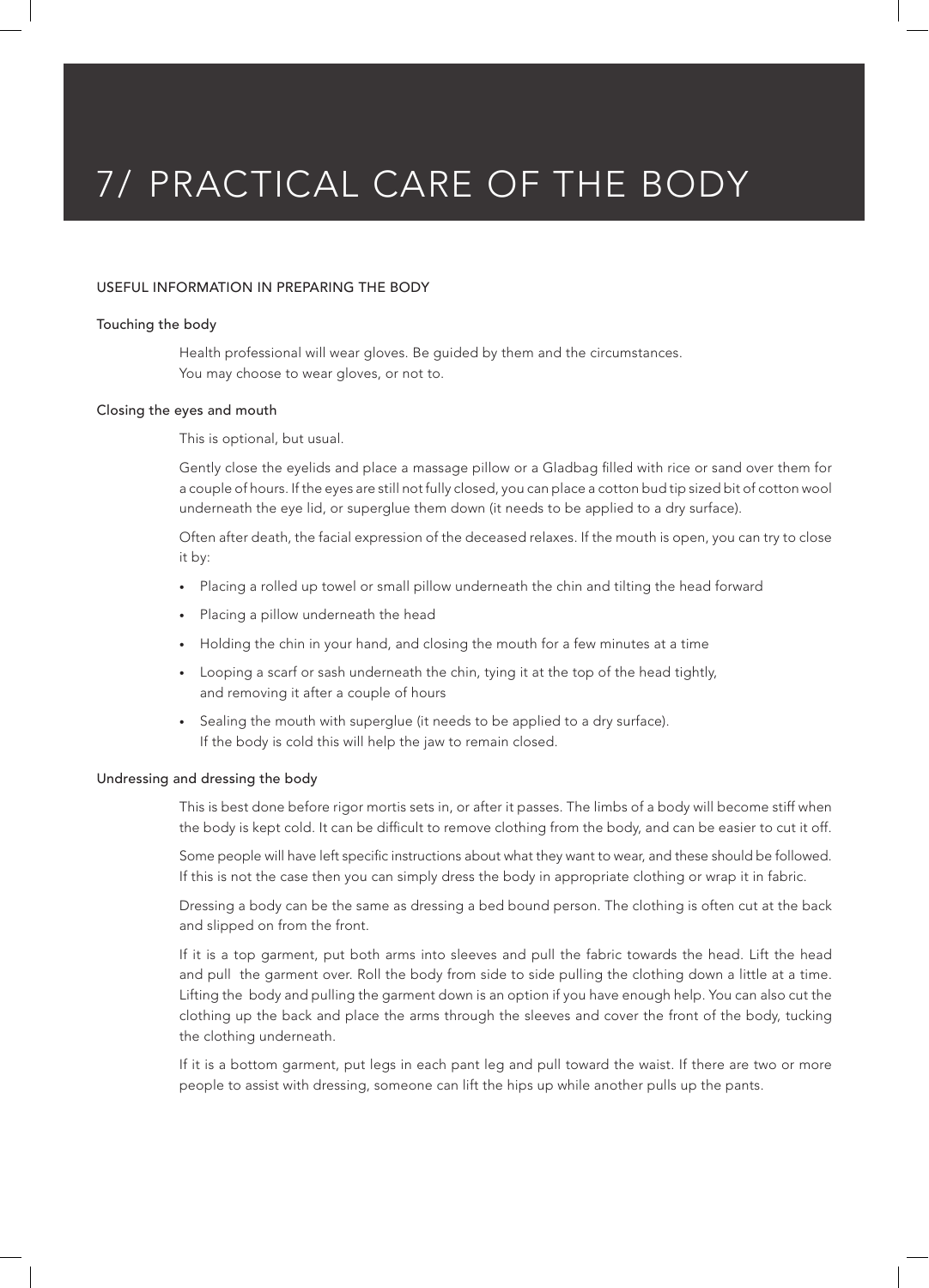## USEFUL INFORMATION IN PREPARING THE BODY CONT.

### Bodily fluids

After dressing the body, place towels or plastic underneath to absorb any body fluids, that may have collected in the body.

Body fluids need to be considered:

- the bladder of the body may empty; or you may push down gently on the abdominal/pelvic area before bathing, to help empty the bowel or bladder.
- sometimes fluid collects in the lungs, and drains out of the mouth when turning or moving the body This can relate to the cause of death. Keep the head elevated during a vigil, or if you are moving the body. Be ready with a cloth at the mouth when turning for washing or dressing.
- you do not need to place cotton in the nasal throat and/or anal passages, unless it is a cultural requirement.
- you may want to cover open wounds with a water proof dressing.
- the use of a cool plate or dry ice soon after death reduces or stops all drainage or odors.

Preparation of the body can also include washing, hair and make-up. You may need gloves (optional), a washing basin, several towels, soap, shampoo, hair dryer, creams, make up, oils or perfumes. A tray, massage table or hospital bed is an ideal location. Also a sheet may need to be placed under the body to assist with moving and turning, though make sure you use good lifting techniques. You may want to cover the body with towels or a sheet.

It is best to have two or more people assist with washing the body, which is similar to giving a bed bound person a sponge bath. Use warm water and soap, add any oils to the water, and change the water as often as is needed. Begin by washing, rinsing and drying the face, ears and neck; then place a towel under the arms and shoulders, wash, rinse and dry. This should be followed by the chest, abdomen and pelvic area. Next, turn the body from the back to the side, using the method outlined here, and wash, rinse and dry the back and bottom. Finally, wash the legs and feet.

Washing the hair is best done by two people. Use a draw sheet to move the body to the top of the table. One person should support the head over the edge (the head is often much heavier than you imagine). The other person should place a basin or bucket underneath the head to catch the water; then wet the hair using a jug of clean water, shampoo, condition, and rinse. When this is complete, use a dryer or comb the hair, and style it.

Make up is not essential; but can conceal skin discolorations and wounds. Be guided by whether the person wore makeup when alive. If it was part of who they were use the persons own make-up and apply appropriately.